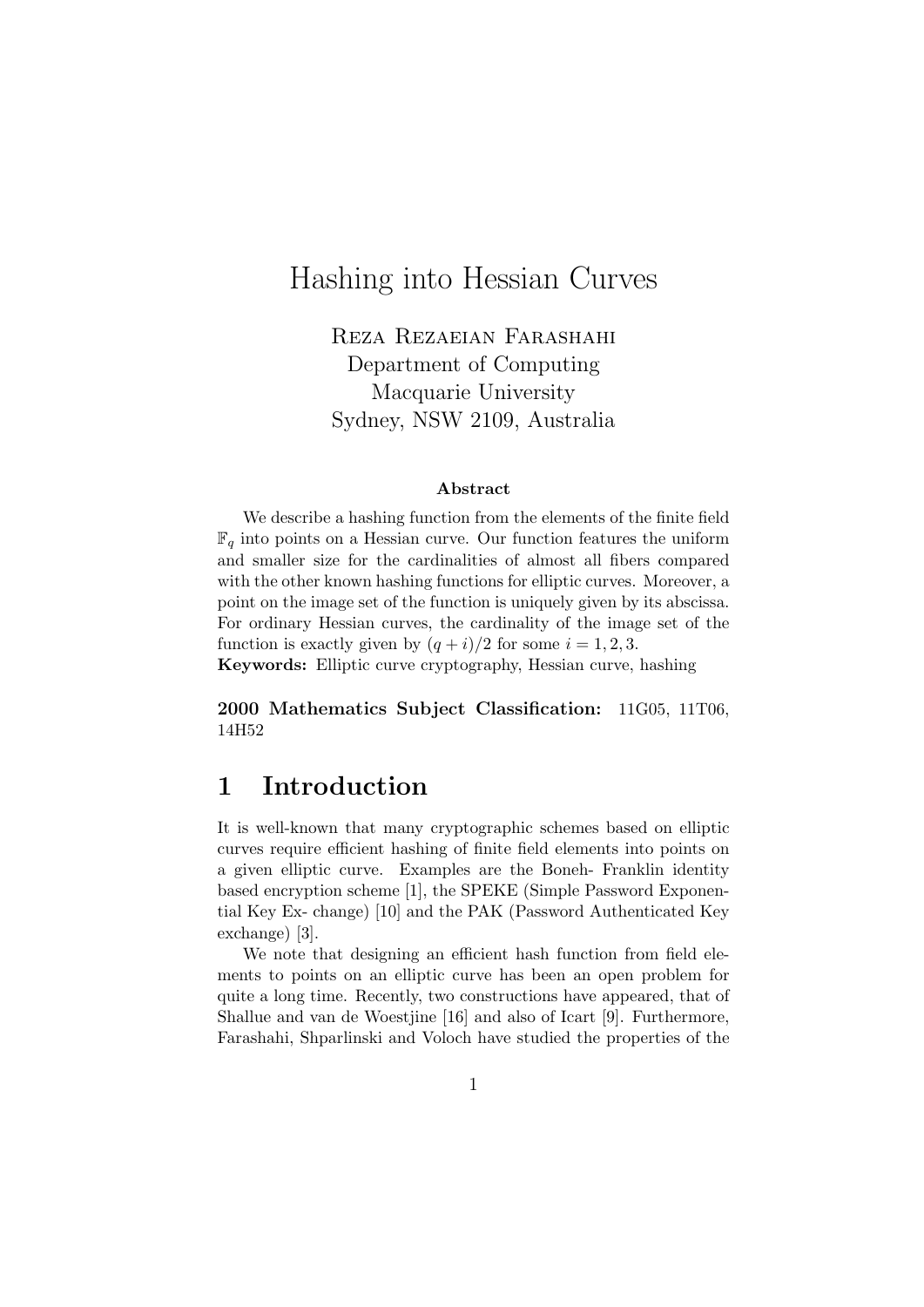Icart's function and also slightly adjust and prove the asymptotic formula for its image size conjectured in [9]. Also, analogous arguments for both hash functions have recently been presented by Fouque and Tibouchi [6].

Moreover, designing an injective efficient function from fields element into the points of a given elliptic curve is a challenging problem. Such functions will have several applications in many cryptographic schemes based on elliptic curves and in designing cryptographically secure pseudorandom generators with elliptic curves. Alternatively, one may consider functions with the small size of preimages, for instance a function that is 2 : 1 for all points.

In this paper, we describe a function from fields element to the points on an elliptic Hessian curves. The use of Hessian curves in cryptography has been studied in [4, 11, 17, 7, 8]. Moreover, recently very efficient and fast unified addition formulas for Hessian curves have provided, see [13, 2]. Our technique to obtain a hash function for Hessian curves is similar to that of Icart's technique [9] which is based on computing the cubic root of a field element. Moreover, our function, is a 2 : 1 map at almost all points, which gives the uniform and small size 2 for the cardinalities of the fibers.

Throughout the paper, for a field  $\mathbb{F}$ , we denote its algebraic closure by  $\overline{\mathbb{F}}$  and its multiplicative subgroup by  $\mathbb{F}^*$ . The letter p always denotes a prime number and the letter  $q$  always denotes a prime power. As usual,  $\mathbb{F}_q$  is a finite field of size q. The cardinality of a finite set S is denoted by  $\#\mathcal{S}$ .

For  $p > 2$ , let  $\chi$  be the quadratic character in  $\mathbb{F}_q$ . So, for  $x \in \mathbb{F}_q$ , we have  $\chi(x) = 0, 1$  or  $-1$ , if  $x = 0, x = w^2$  for some  $w \neq 0$  or  $x \neq w^2$ for all  $w \in \mathbb{F}_q$ , respectively. Moreover, for  $p = 2$  and  $x \in \mathbb{F}_q$ , let  $\chi(x) = 0.$ 

## 2 Backgrounds on Hessian Curves

A Hessian curve  $H_d$  over a finite field  $\mathbb{F}_q$  is given by the equation

$$
H_d : x^3 + y^3 + 1 = 3dxy,
$$
 (1)

where  $d \in \mathbb{F}_q$  with  $d^3 \neq 1$ , see [12].

We recall that the set of  $\mathbb{F}_q$ -rational points of  $H_d$  denoted by  $H_d(\mathbb{F}_q)$ forms an Abelian group. For  $q \equiv 2 \pmod{3}$ , the Hessian curve  $H_d$  has one  $\mathbb{F}_q$ -rational point at infinity  $\mathcal O$  that is the neutral element of the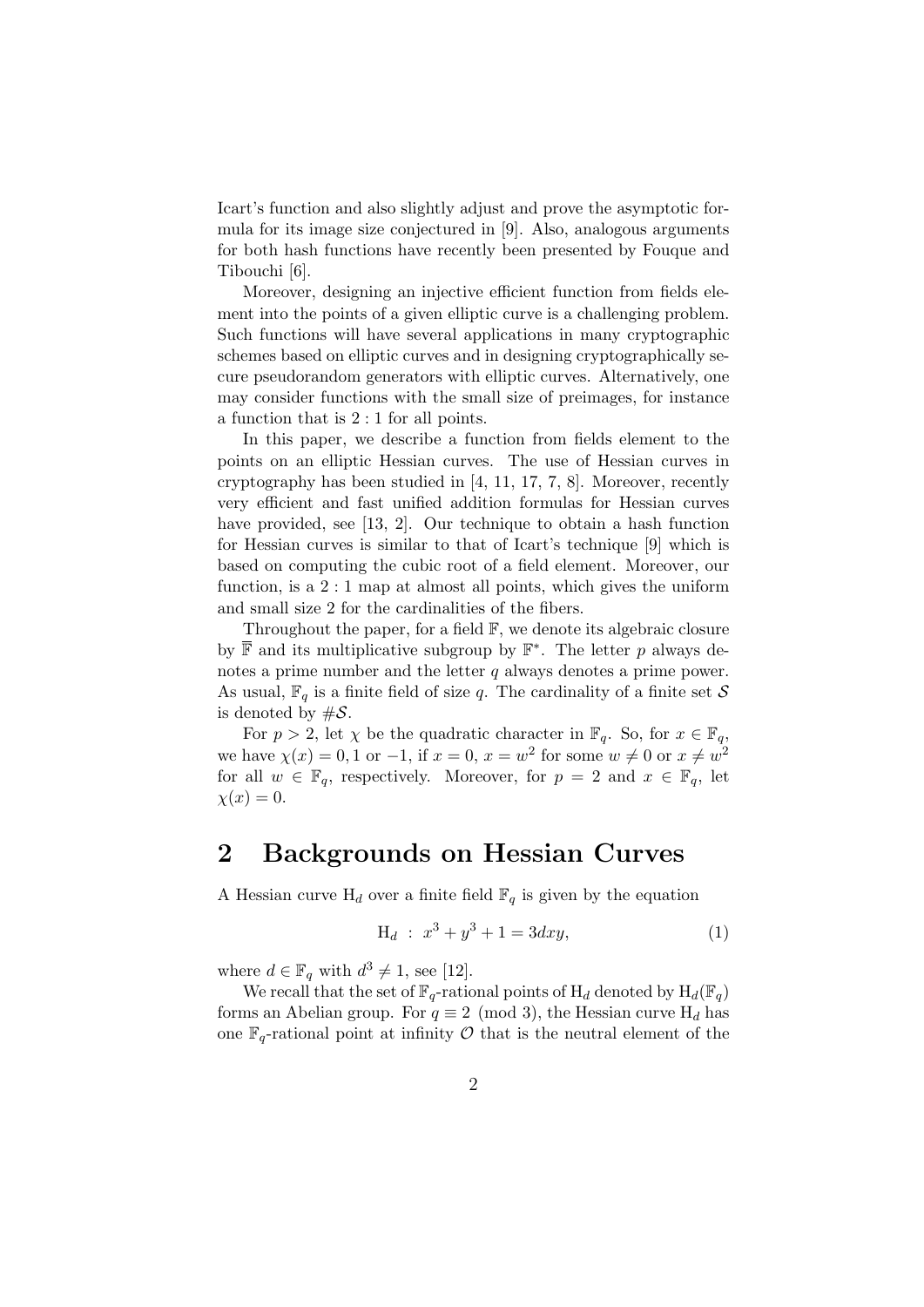group. For the affine point P of  $H_d$ , the x-coordinate of P is denoted by  $x(P)$ .

Let  $\pi_d$  be the projection map  $\pi_d : H_d(\mathbb{F}_q) \longrightarrow \mathbb{F}_q \bigcup {\infty}$  defined by  $\pi_d(P) = x(P)$  if  $P \neq \mathcal{O}$  and  $\pi_d(P) = \infty$  if  $P = \mathcal{O}$ .

Let  $\mathcal{X}_d$  be the subset of  $\mathbb{F}_q$  given by

$$
\mathcal{X}_d = \left\{ x \in \mathbb{F}_q : 1 \le \# \pi_d^{-1}(x) \le 2 \right\}. \tag{2}
$$

In other words,  $\mathcal{X}_d$  is the the set of elements  $x \in \mathbb{F}_q$  so that there exist only one or two affine points P in  $H_d(\mathbb{F}_q)$  with  $x(P) = x$ .

**Proposition 1.** Let  $q \equiv 2 \pmod{3}$  and let  $H_d$  be a Hessian curve over  $\mathbb{F}_q$  defined by the equation (1) with  $d \neq 1$ . For the cardinality of the set  $\mathcal{X}_d$ , given by equation (2), we have

$$
\#\mathcal{X}_d = \begin{cases} q, & \text{if } d = 0, \\ \left( q + \chi(d^4 - d) \right) / 2, & \text{if } d \neq 0. \end{cases}
$$

*Proof.* We note that, the map  $\kappa : \mathbb{F}_q \to \mathbb{F}_q$  by  $\kappa(x) = x^3$  is a bijection, since  $q \equiv 2 \pmod{3}$ . For an element  $x \in \mathbb{F}_q$ , we have  $\#\pi_d^{-1}$  $\frac{1}{d}(x) = 1$ if and only if the polynomial  $g_x = Y^3 - 3dxY + x^3 + 1$  has at most two distinct irreducible factors in  $\mathbb{F}_q[Y]$ . We distinguish the following possibilities for d and p.

- If  $d = 0$ , for all  $x \in \mathbb{F}_q$  the polynomial  $g_x$  has only one root in  $\mathbb{F}_q$ , since  $\kappa$  is a bijection over  $\mathbb{F}_q$ . So,  $\#\mathcal{X}_d=q$ .
- We assume that  $d \neq 0$  and  $p \neq 2$ . For  $x \in \mathbb{F}_q$ , let  $\Delta_x$  be the discriminant of  $g_x$ , that is

$$
\Delta_x = -27(x^6 + 2(1 - 2d^3)x^3 + 1).
$$

If  $\Delta_x \neq 0$ , then the number of irreducible factors of  $g_x$  over  $\mathbb{F}_q$ equals 2 if and only if  $\Delta_x$  is a quadratic non-residue element of  $\mathbb{F}_q$  (see [14, 5] or [15, Corollary 1]). Therefore, we have

$$
\#\mathcal{X}_d = \sum_{x \in \mathbb{F}_q, \chi(\Delta_x) \neq 1} 1.
$$

We recall that the map  $\kappa$  is a bijection over  $\mathbb{F}_q$ . For  $x \in \mathbb{F}_q$ , let

$$
\mathcal{D}_x = x^2 + 2(1 - 2d^3)x + 1.
$$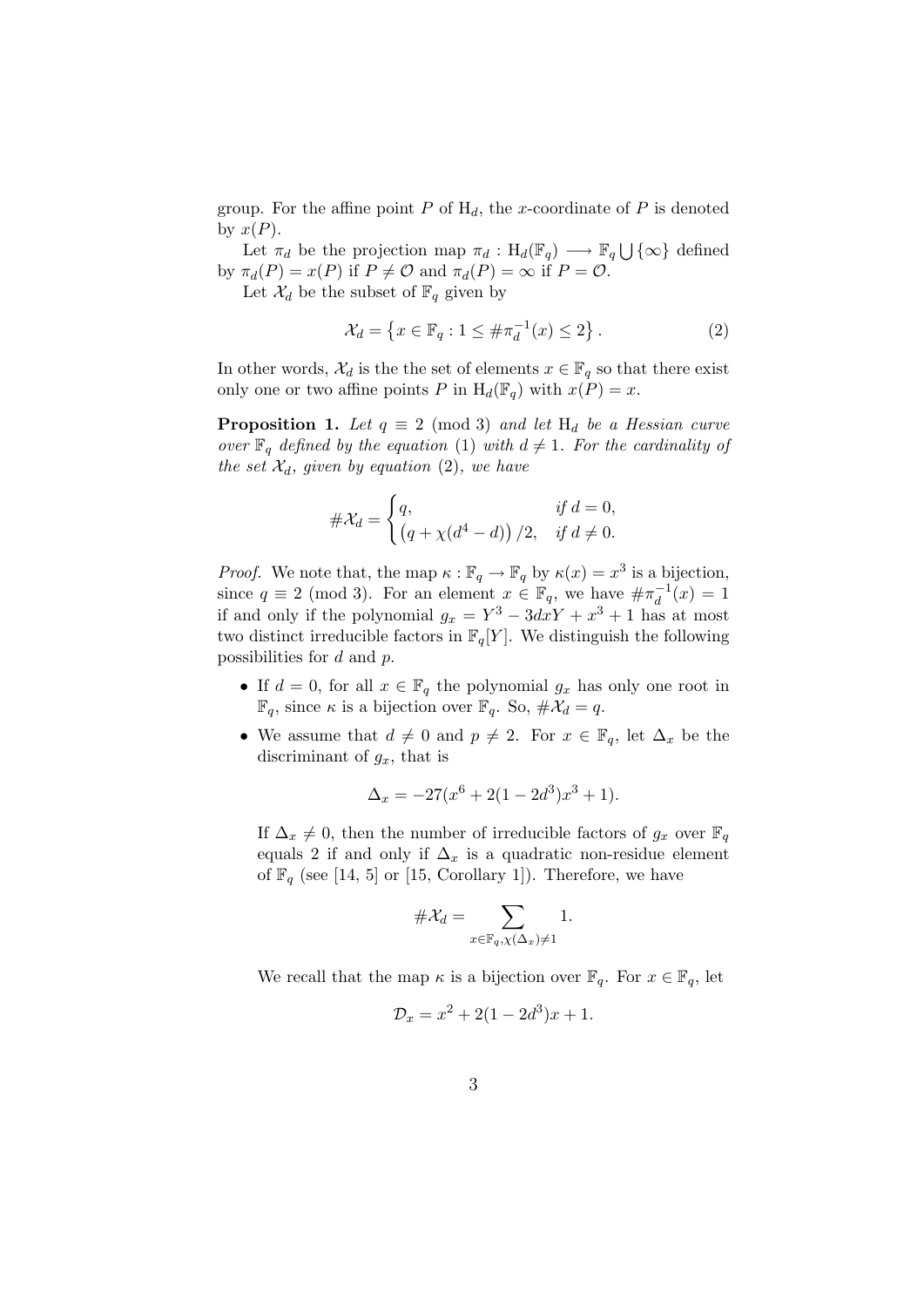For  $q \equiv 2 \pmod{3}$ , we have  $\chi(-3) = -1$ . Therefore, we obtain

$$
\#\mathcal{X}_d = \sum_{x \in \mathbb{F}_q, \chi(\mathcal{D}_x) \neq -1} 1 = \sum_{x \in \mathbb{F}_q} \frac{1 + \chi(\mathcal{D}_x)}{2} + \sum_{x \in \mathbb{F}_q, \mathcal{D}_x = 0} \frac{1}{2}.
$$

We note that  $\sum_{x \in \mathbb{F}_q} \chi(\mathcal{D}_x) = -1$  if  $d^4 - d \neq 0$ . Moreover, there are two distinct values of  $x \in \mathbb{F}_q$  with  $\mathcal{D}_x = 0$  if and only if  $\chi(d^4 - d) = 1$ . So, for  $d \neq 0$ , we have

$$
\#\mathcal{X}_d = \frac{q-1}{2} + \frac{1+\chi(d^4-d)}{2} = \frac{q+\chi(d^4-d)}{2}.
$$

• Now, we assume that  $p = 2$  and  $d \neq 0$ . For  $x = 1$ , the polynomial  $g_x$  has the roots  $y = 0, \sqrt{d}$  in  $\mathbb{F}_q$ . Also, for  $x \in \mathbb{F}_q$  with  $x \neq 1$ , the number of irreducible factors of  $g_x$  over  $\mathbb{F}_q$  equals 2 if and only if the polynomial  $T^2 + T + (-3dx)^3/(x^3+1)^2$  factors over  $\mathbb{F}_q$ (see [18, Lemma 4.2]). The latter is equivalent to  $\text{Tr}(\Delta_x) = 0$ , where

$$
\Delta_x = d^3x^3/(x^3+1)^2.
$$

Therefore, we have

$$
\#\mathcal{X}_d = 1 + \sum_{x \in \mathbb{F}_q, x \neq 1, \text{Tr}(\Delta_x) = 0} 1.
$$

For  $q \equiv 2 \pmod{3}$ , the map  $\kappa$  is a bijection. Hence,

$$
\#\mathcal{X}_d = 1 + \sum_{x \in \mathbb{F}_q, x \neq 1, \text{Tr}\left(\frac{d^3x}{(x+1)^2}\right) = 0}
$$

$$
= 1 + \sum_{x \in \mathbb{F}_q^*, \text{Tr}\left(d^3\left(\frac{1}{x} + \frac{1}{x^2}\right)\right) = 0}
$$

$$
= \sum_{x \in \mathbb{F}_q, \text{Tr}\left(d^3(x^2+x)\right) = 0} 1.
$$

Then, one can see that  $\#\mathcal{X}_d = q/2$  if  $d^3 \neq 0, 1$ . So, the proof of Proposition 1 is complete.

 $\Box$ 

### 3 Our Results

Let  $\mathbb{F}_q$  be the finite field with  $q \equiv 2 \pmod{3}$  and let  $H_d$  be the Hessian curve over  $\mathbb{F}_q$  defined by the equation (1), where  $d^3 \neq 1$ . In this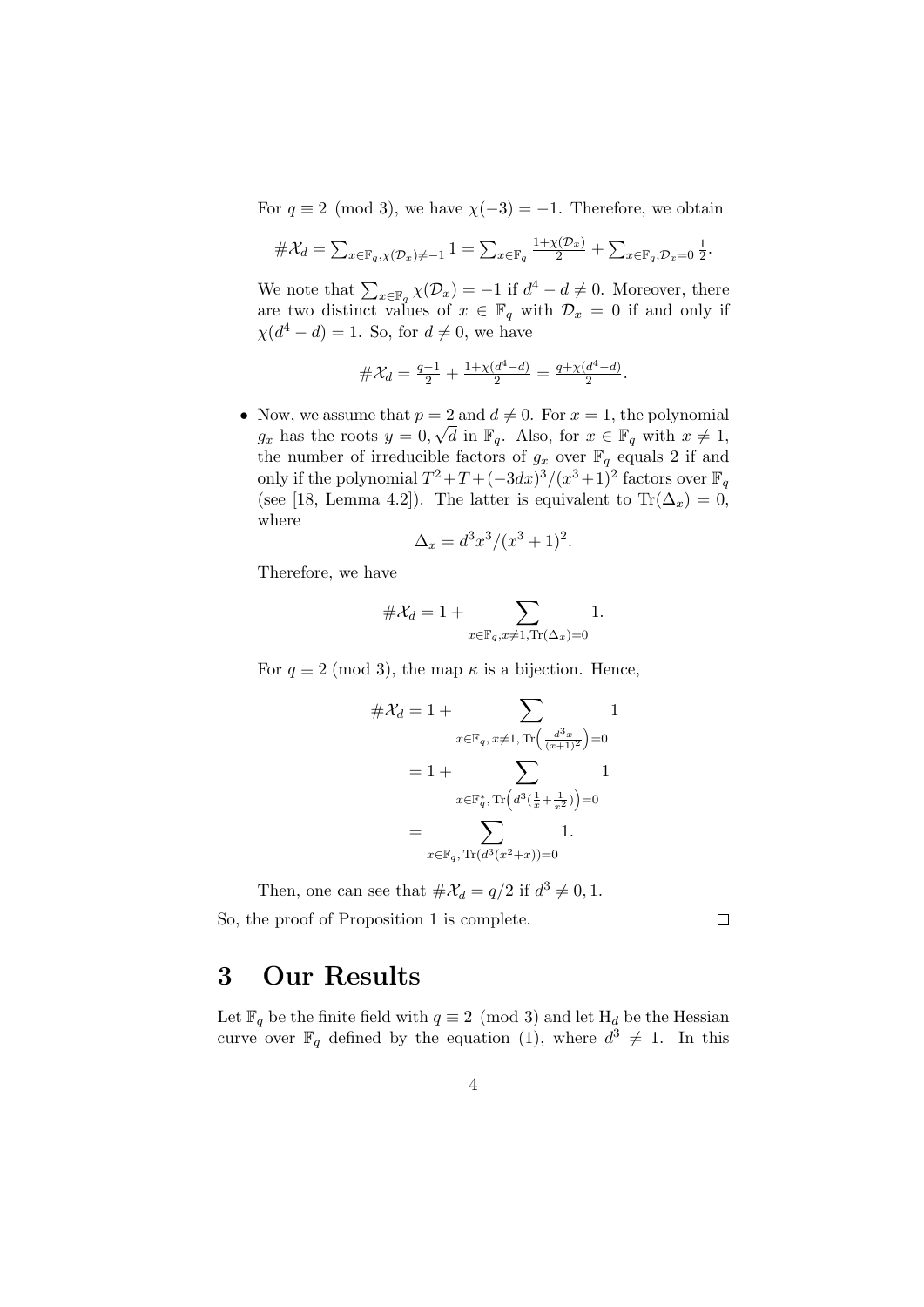section, we define an encoding map from the elements of  $\mathbb{F}_q$  to the  $\mathbb{F}_q$ -rational points of H<sub>d</sub>. We also describe the bijection between the set of affine points of the image set of this map and the set  $\mathcal{X}_d$ , give by equation (2). Then, we obtain the cardinality of the image set of the map.

### 3.1 The encoding map from  $\mathbb{F}_q$  to  $H_d(\mathbb{F}_q)$

Let  $\alpha$  be a function  $\alpha : \mathbb{F}_q \longrightarrow \mathbb{F}_q$ . If the function  $\alpha$  is not defined at some element of  $\mathbb{F}_q$ , we adjoin  $\infty$  to  $\mathbb{F}_q$  as a possible value of the function  $\alpha$  at this element.

For  $q \equiv 2 \pmod{3}$ , we consider the map

$$
h_{\alpha;d}: \mathbb{F}_q \longrightarrow \mathrm{H}_d(\mathbb{F}_q) \tag{3}
$$

defined by  $h_{\alpha;d}(u) = (x, y)$  if  $\alpha(u) \neq -1, \infty$ , where

$$
x = -\alpha(u) \left( \frac{d^3 \alpha^3(u) + 1}{\alpha^3(u) + 1} \right)^{1/3}, \ y = -\left( \frac{d^3 \alpha^3(u) + 1}{\alpha^3(u) + 1} \right)^{1/3} + d\alpha(u) \tag{4}
$$

and  $h_{\alpha;d}(u) = \mathcal{O}$  if  $\alpha(u) = -1, \infty$ .

We note that the map  $h_{\alpha;d}$  is well defined. We let

$$
\mathcal{H}_{\alpha;d} = h_{\alpha;d}(\mathbb{F}_q),
$$

that is the image set of the map  $h_{\alpha;d}$ . We also note that, for a point  $P = (x, y) \in H_d(\mathbb{F}_q)$ , we have  $P \in \mathcal{H}_{\alpha,d}$  if and only if there exists an element  $u \in \mathbb{F}_q$  satisfying

$$
d\alpha^2(u) - \alpha(u)y + x = 0.
$$
 (5)

Notice that if  $d = 0$ , then the Hessian curve  $H_d$  is supersingular with  $\#H_d(\mathbb{F}_q) = q + 1$ . In this case, the map  $h_{\alpha;d}$  is injective if  $\alpha$  is injective. In other words, for all points  $P \in \mathcal{H}_{\alpha,d}$  we have  $\#h_{\alpha,d}^{-1}$  $\overline{\alpha}^{\scriptscriptstyle -1}_{\alpha;d}(P) =$ 1, if  $\alpha(\mathbb{F}_q) = \mathbb{F}_q$ . So, for  $d = 0$ , we have  $\#\mathcal{H}_{\alpha;d} = q$ , if  $\alpha$  is a bijection over  $\mathbb{F}_q$ .

#### 3.2 Size of the image set  $\mathcal{H}_{\alpha;d}$

From now on, we assume that  $d \neq 0$ . The following theorem gives the explicit formulas for the cardinality of the image set  $\mathcal{H}_{\alpha;d} = h_{\alpha;d}(\mathbb{F}_q)$ , where  $\alpha$  is a bijection over  $\mathbb{F}_q$ .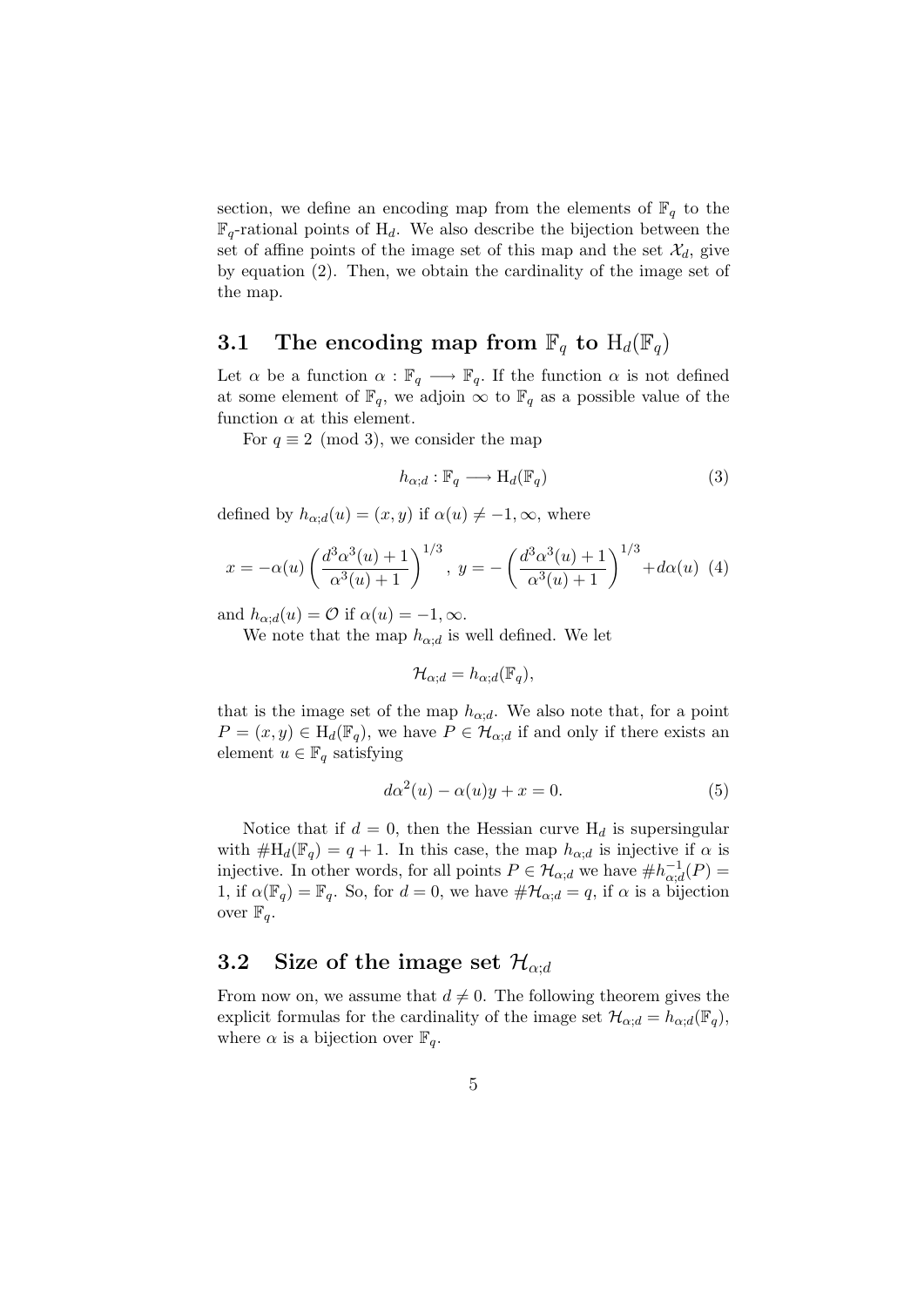**Theorem 2.** Let  $q \equiv 2 \pmod{3}$  and let  $H_d$  be a Hessian curve over  $\mathbb{F}_q$  defined by the equation (1) with  $d \neq 0, 1$ . Let  $h_{\alpha;d}$  be the map defined by the equation (3). If  $\alpha : \mathbb{F}_q \longrightarrow \mathbb{F}_q$  is a bijective function, for the cardinality of the image set  $\mathcal{H}_{\alpha,d} = h_{\alpha,d}(\mathbb{F}_q)$ , we have

$$
\#\mathcal{H}_{\alpha;d} = (q + \chi(d^4 - d) + 2) / 2.
$$

Proof. We note that

$$
\#\mathcal{H}_{\alpha;d} = \sum_{P \in \mathcal{H}_{\alpha;d}} \frac{1}{\#h_{\alpha;d}^{-1}(P)}.
$$

Let

$$
N_k = \# \left\{ P : P \in \mathcal{H}_{\alpha;d}, \#h_{\alpha;d}^{-1}(P) = k \right\}, \qquad k = 1, 2, \dots
$$

From the definition of the map  $h_{\alpha;d}$ , we have  $\#h^{-1}_{\alpha;d}$  $\overline{C}_{\alpha;d}^{-1}(P) = 1$  if  $P = \mathcal{O}.$ Moreover, from the equation (5), for a point  $P = (x, y) \in H_d(\mathbb{F}_q)$ , we have  $P \in \mathcal{H}_{\alpha;d}$  if and only if the equation

$$
d\alpha^{2}(U) - \alpha(U)y + x = 0 \tag{6}
$$

has a solution  $u \in \mathbb{F}_q$ . Furthermore, the number of distinct roots of the equation (6) equals  $\#h^{-1}_{\alpha,\alpha}$  $\overline{\alpha}_{\alpha,d}^{-1}(P)$ . Since  $\alpha$  is a bijective function, we see that  $1 \leq \#h^{-1}_{\alpha,c}$  $\frac{-1}{\alpha; d}(P) \leq 2$ . Therefore,  $N_k = 0$  for  $k > 2$ . Moreover,  $N_1 + N_2 = q$ . Then,

$$
\#\mathcal{H}_{\alpha,d} = \sum_{k=1}^{2} \frac{N_k}{k} = \frac{q+N_1}{2}.
$$
 (7)

As we noticed before, the value  $N_1 - 1$  is equal to the number of points  $P = (x, y) \in H_d(\mathbb{F}_q)$  where the equation (6) has exactly one root in  $\mathbb{F}_q$ . To compute the value of  $N_1$ , we distinguish the following possibilities for p the characteristic of the finite field  $\mathbb{F}_q$ .

- If  $p \neq 2$ , for a point  $(x, y) \in H_d(\mathbb{F}_q)$ , the equation (6) has only one root in  $\mathbb{F}_q$  if and only if  $y^2 - 4dx = 0$ . This implies that  $z^2 + 16d^3z + 64d^3 = 0$  with  $z = y^3$ . The discriminant of above quadratic equation is  $4^4 d^3 (d^3 - 1)$ . Since  $q \equiv 2 \pmod{3}$ , then  $N_1 = 1$  if  $\chi(d^4 - d) = -1$  and  $N_1 = 3$  if  $\chi(d^4 - d) = 1$ .
- If  $p = 2$ , for a point  $(x, y) \in H_d(\mathbb{F}_q)$ , the equation (6) has only one root in  $\mathbb{F}_q$  if and only if  $x = 1$ ,  $y = 0$  with  $\alpha^2(u) = 1/d$ . Hence,  $N_1 = 2$ .

So, we have  $N_1 = 2 + \chi(d^4 - d)$ , where  $d \neq 0$ . Then, using (7), we obtain the explicit formulas for the cardinality of  $\mathcal{H}_{\alpha,d}$ . П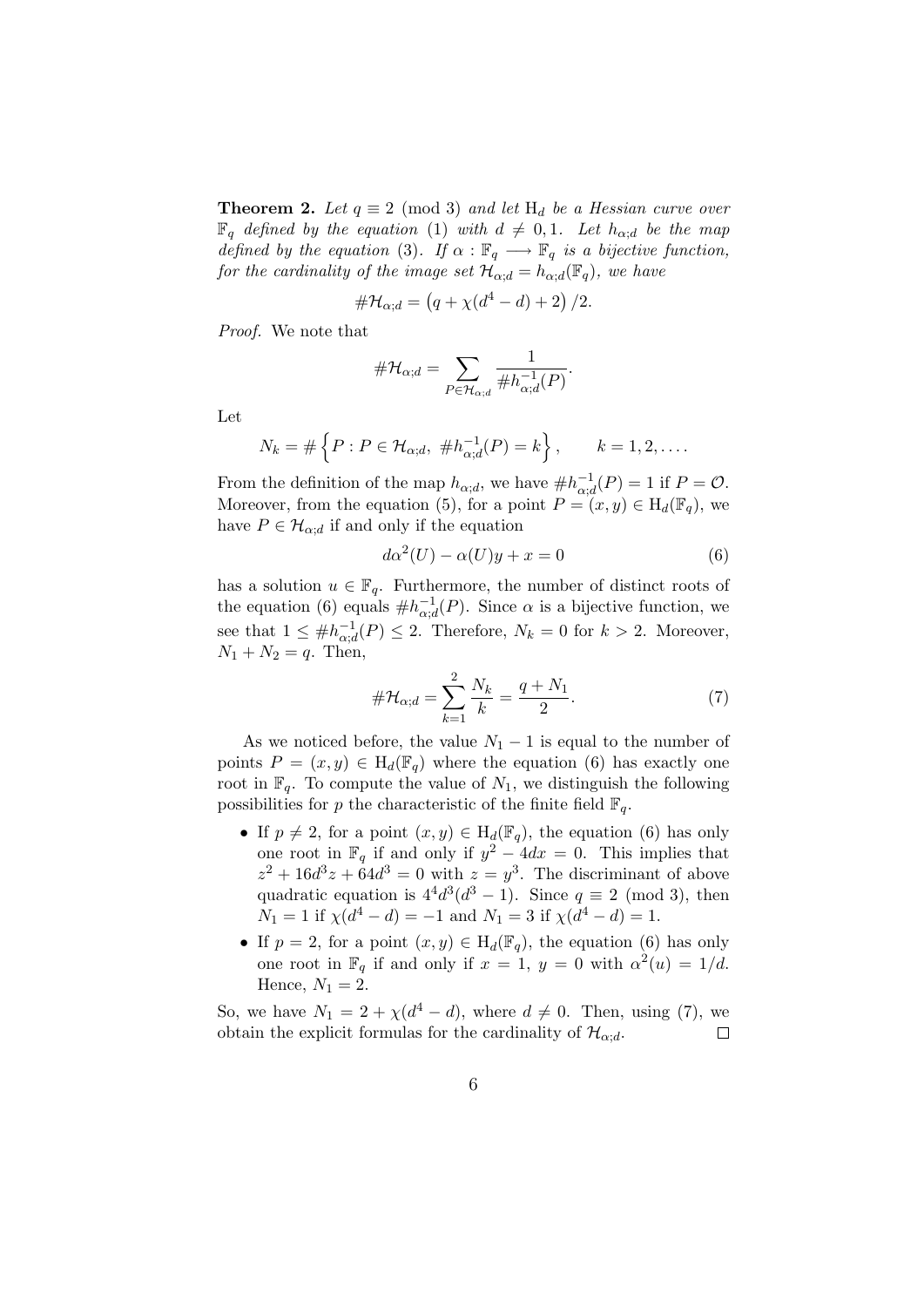#### 3.3 Correspondence between the sets  $\mathcal{X}_d$  and  $\mathcal{H}_{\alpha;d}$

We recall the set  $\mathcal{X}_d$ , given by (2), that is the set of elements  $x \in \mathbb{F}_q$ such that the number of affine points in  $H_d(\mathbb{F}_q)$  with x-coordinate equal to  $x$  is one or two.

We consider the restriction of the projection mao  $\pi_d$  to the set  $\mathcal{H}_{\alpha;d}$ . So, let  $\pi_{\alpha;d}$  be the map

$$
\pi_{\alpha;d}: \mathcal{H}_{\alpha;d} \longrightarrow \mathcal{X}_d \bigcup \{\infty\} \tag{8}
$$

defined by  $\pi_{\alpha;d}(P) = x(P)$  if  $P \neq \mathcal{O}$  and  $\pi_{\alpha;d}(P) = \infty$  if  $P = \mathcal{O}$ . The following lemma shows that the map  $\pi_{\alpha;d}$  is injective.

**Lemma 3.** Let  $q \equiv 2 \pmod{3}$  and let  $H_d$  be a Hessian curve over  $\mathbb{F}_q$ defined by the equation (1) with  $d \neq 0, 1$ . Let  $\pi_{\alpha;d}$  be the map defined by (8). Then,  $\pi_{\alpha;d}$  is an injective function.

*Proof.* First, we show that the map  $\pi_{\alpha:d}$  is well defined. We note only the point  $\mathcal O$  is mapped to  $\infty$ . Then, let P be an affine point of  $\mathcal H_{\alpha;d}$ . We have

$$
x(P) = -\alpha(u) \left( \frac{d^3 \alpha^3(u) + 1}{\alpha^3(u) + 1} \right)^{1/3}
$$

for some  $u \in \mathbb{F}_q$ . We distinguish the following cases for the characteristic p of  $\mathbb{F}_q$ .

• For  $p \neq 2$ , from the proof of Proposition 1, we have  $x(P) \in \mathcal{X}_d$  if and only if  $\chi(\Delta_{x(P)}) \neq 1$ , where  $\Delta_x = -27(x^6 + 2(1 - 2d^3)x^3 + 1)$ for  $x \in \mathbb{F}_q$ . Next,

$$
\Delta_{x(P)} = -27 \left( \frac{d^3 \alpha^6(u) + 2d^3 \alpha^3(u) + 1}{\alpha^3(u) + 1} \right)^2.
$$

So,  $\chi(\Delta_{x(P)}) \neq 1$ , since  $\chi(-3) \neq 1$ . Hence,  $x(P) \in \mathcal{X}_d$ .

• For  $p = 2$ , form the proof of Proposition 1, we have  $x(P) \in \mathcal{X}_d$  if and only if  $x(P) = 1$  or  $\text{Tr}(\Delta_{x(P)}) = 0$ , where  $\Delta_x = d^3x^3/(x^3 +$ 1)<sup>2</sup> for  $x \in \mathbb{F}_q$ ,  $x \neq 1$ . Then,

$$
\Delta_{x(P)} = z^2 + z, \ z = \frac{d^3 \alpha^3(u) + 1}{d^3 \alpha^6(u) + 1}.
$$

So, Tr( $\Delta_{x(P)}$ ) = 0 if  $x(P) \neq 1$ . Hence,  $x(P) \in \mathcal{X}_d$ .

Next, we shall prove that the map  $\pi_{\alpha:d}$  is injective, i.e., for all elements x in  $\mathcal{X}_d$ , we have  $\#\pi_{\alpha; \alpha}^{-1}$  $\alpha_{\alpha,d}^{-1}(x) \leq 1$ . Again, we consider the following cases for p.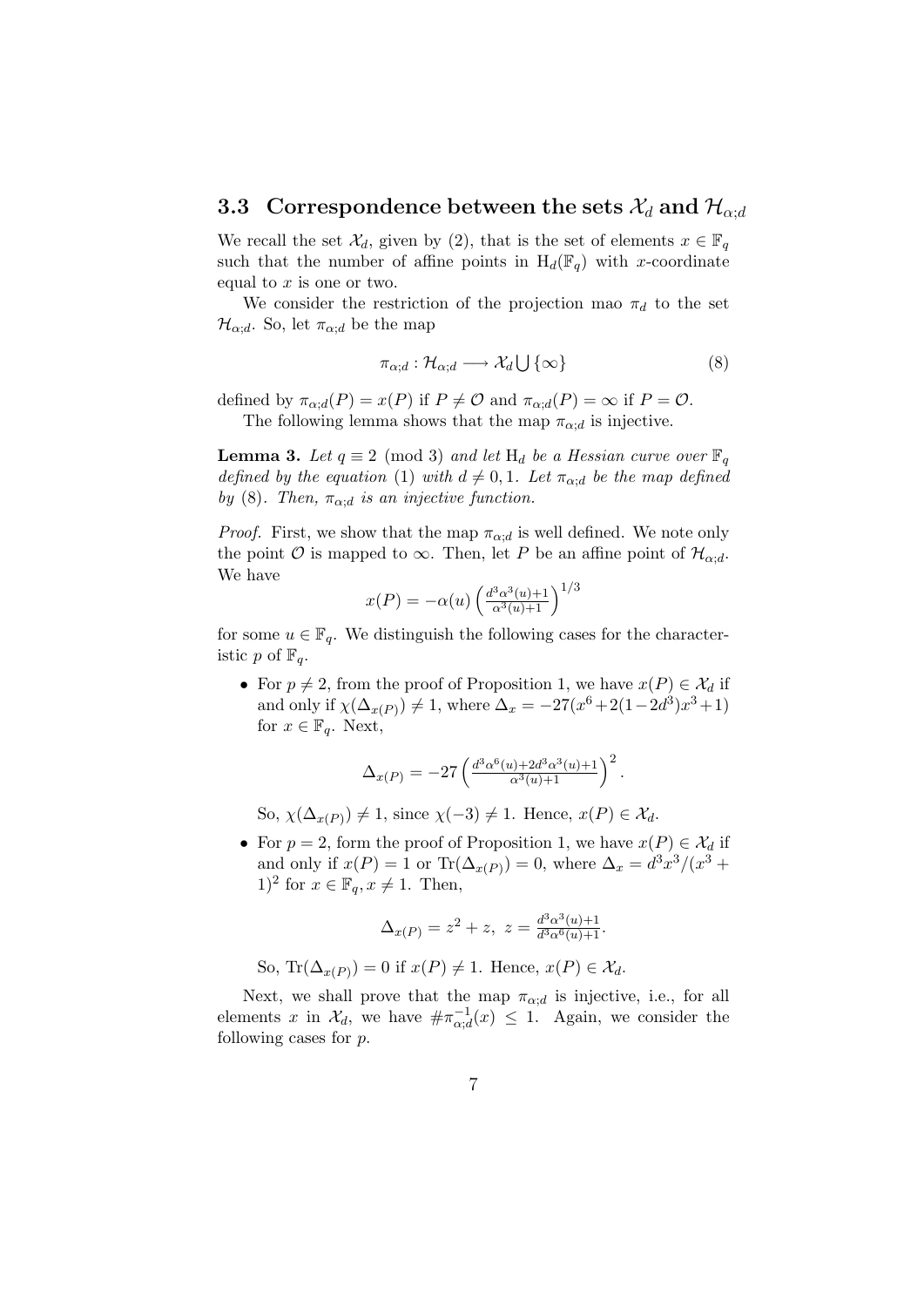• We assume that  $p \neq 2$ . By the definition of the set  $\mathcal{X}_d$  and the proof of Proposition 1, for  $x \in \mathcal{X}_d$  there is only one point on  $H_d(\mathbb{F}_q)$  with  $x(P) = x$  if  $\Delta_x \neq 0$ , where

$$
\Delta_x = -27(x^6 + 2(1 - 2d^3)x^3 + 1).
$$

So, for  $x \in \mathcal{X}_d$  with  $\Delta_x \neq 0$ , we have  $\#\pi_{\alpha,\alpha}^{-1}$  $\overline{\alpha}^{\scriptscriptstyle -1}_{\alpha; d}(x) \leq 1.$ 

Next, suppose  $x \in \mathbb{F}_q$  with  $\Delta_x = 0$ . Then,  $x^3 = 2d^3 - 1 + 2ds$ , where s is a square root of  $d^4 - d$  in  $\mathbb{F}_q$ . Next, the points  $(x, y_1)$ ,  $(x, y_2)$  with  $y_1 = (d^2 - s)x^2$ ,  $y_2 = 2(s - d^2)x^2$  are the only points of  $H_d(\mathbb{F}_q)$  with the x-coordinate equal to x. Moreover, from the equation (5), for a point  $P = (x, y) \in H_d(\mathbb{F}_q)$ , we have  $P \in \mathcal{H}_{\alpha:d}$ if and only if  $\chi(y^2 - 4dx) \neq -1$ . Furthermore, we have

$$
y_1^2 - 4dx = -3dx = -3y_1^2.
$$

Since  $\chi(-3) = -1$  and  $d \neq 0$ , we see that  $(x, y_1) \notin \mathcal{H}_{\alpha; d}$ . Also, we have  $y_2^2-4dx = 0$ . So,  $(x, y_2)$  is a point of  $\mathcal{H}_{\alpha;d}$  and  $\#\pi_{\alpha;\alpha}^{-1}$  $\bar{a}^{-1}_{\alpha;d}(x) = 1.$ 

• For the case of  $p = 2$ , from the definition of the set  $\mathcal{X}_d$  and the proof of Proposition 1, we have  $\#\pi_{\alpha,c}^{-1}$  $\overline{\alpha}_{\alpha;d}^{-1}(x) \leq 1$ , where  $x \in \mathcal{X}_d$ ,  $x \neq 1$ . Moreover, for  $x = 1$ , we have  $\pi_{\alpha, \alpha}^{-1}$  $\overline{a}_{\alpha;d}^{-1}(x) = \{(1,0)\}.$ 

Therefore for all  $x \in \mathcal{X}_d$ , we have  $\#\pi_{\alpha:d}^{-1}$  $\overline{\alpha}_{\alpha,d}^{-1}(x) \leq 1$ , which completes the proof of this lemma.  $\Box$ 

**Corollary 4.** Let  $q \equiv 2 \pmod{3}$  and let  $H_d$  be a Hessian curve over  $\mathbb{F}_q$  defined by the equation (1) with  $d \neq 0, 1$ . Let  $\pi_{\alpha:d}$  be the map defined by the equation (8). If  $\alpha$  is a bijective function, then the map  $\pi_{\alpha,d}$  is a bijection.

*Proof.* From Lemma 3,  $\pi_{\alpha:d}$  is an injective function. We note that the point  $\mathcal O$  is mapped to  $\infty$ . If  $\alpha$  is a bijective function, then from Proposition 1 and Theorem 2, we have  $\#\mathcal{H}_{\alpha;d} = 1 + \#\mathcal{X}_d$ . Hence, the map  $\pi_{\alpha:d}$  is a bijection.  $\Box$ 

### 4 Concluding Remarks

In this paper, we gave an efficient hashing of the elements of  $\mathbb{F}_q$  into the  $\mathbb{F}_q$ -rational points of the Hessian curve  $H_d$ . The size of the image set of this function is about  $q/2$  if  $d \neq 0$  and q if  $d = 0$ . We remark that the case  $d = 0$  is corresponded to the supersingular Hessian curve.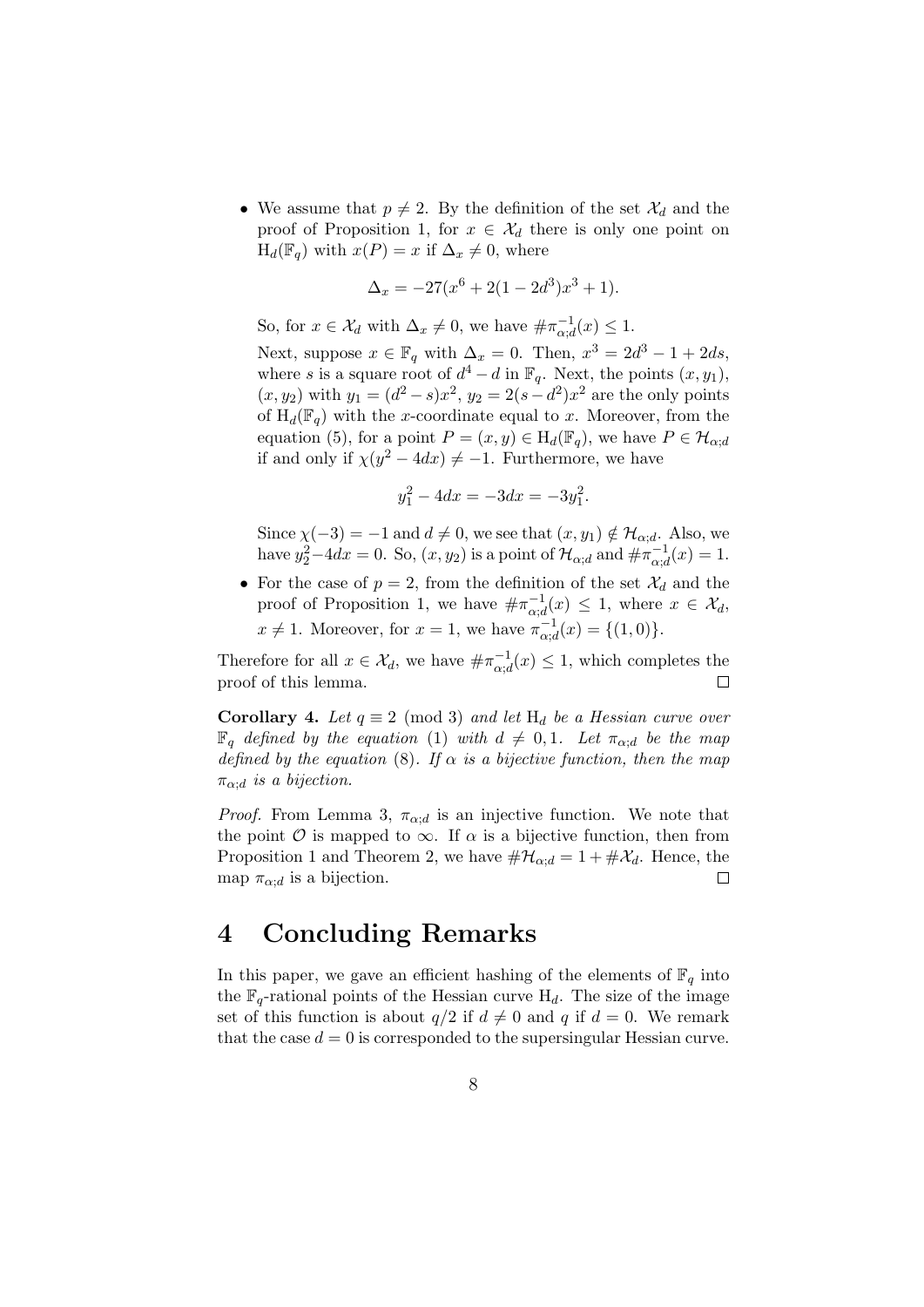For ordinary Hessian curves, if  $\alpha$  is an injective function over  $\mathbb{F}_q$ , then our encoding map  $h_{\alpha;d}$ , given by equation (3), is a 2 : 1 map at all points except at one or three points that is 1 : 1 and it depends on the value of  $\chi(d^4-4)$ , see the proof of Theorem 2. So, in comparison with Icart's map, [9], our map have the uniform size 2 for the cardinalities of almost all fibers. We recall that the size of fibers of Icart's map is varied between 1 and 4.

Moreover, we observed a bijection between the image set  $\mathcal{H}_{\alpha;d}$ and the set  $\mathcal{X}_d \cup \{\infty\}$ , where the function  $\alpha$  is a bijection over  $\mathbb{F}_q$ . This observation, leads us to extract random bits from the points in the image set  $\mathcal{H}_{\alpha;d}$  by extracting random bits from the elements of  $\mathcal{X}_d$ . This extractor can be used for several application in many cryptographic scheme and pseudorandom generators based on elliptic curves.

We note that our map  $h_{\alpha;d}$  is not surjective. Moreover, we can extend this map to a surjective map defined from  $\mathbb{F}_q \times \mathbb{F}_q$  to  $H_d(\mathbb{F}_q)$ , see [9]. Using the map  $h_{\alpha;d}$ , we consider the map

$$
f_{\alpha;d} : \mathbb{F}_q \times \mathbb{F}_q \longrightarrow \mathrm{H}_d(\mathbb{F}_q)
$$
\n
$$
(9)
$$

defined by  $f_{\alpha;d}(u, v) = h_{\alpha;d}(u) + h_{\alpha;d}(v)$ , for  $u, v$  in  $\mathbb{F}_q$ . To show that the map  $f_{\alpha;d}$  is surjective, one needs to prove that all fibers are nonempty sets. This can be easily checked if the cardinality of  $H_d(\mathbb{F}_q)$  is at most q. Moreover, one can see that generally a fiber of the map  $h_{\alpha,d}$ relates to an absolutely irreducible curve defined over  $\mathbb{F}_q$ . So, from the Hasse-Weil theorem, all fibers are non-empty if  $q$  is large enough. For the bijective function  $\alpha$ , and for all Hessian curves  $H_d$  over  $\mathbb{F}_q$  with  $q \equiv 2 \pmod{3}$  and  $q \ge 11$ , our experiments show that all fibers are nonempty sets.

In the following theorem, we give estimates for the cardinality of the fibers of the map  $h_{\alpha,d}$ , where  $\alpha$  is a bijection. We leave the proof of the following theorem for the future work.

**Theorem 5.** Let  $q \equiv 2 \pmod{3}$  with  $q \ge 11$  and let  $H_d$  be a Hessian curve over  $\mathbb{F}_q$  defined by the equation (1) with  $d \neq 0, 1$ . Let  $f_{\alpha;d}$  be the map defined by (9). If  $\alpha : \mathbb{F}_q \longrightarrow \mathbb{F}_q$  is a bijective function, then for all points  $P \in H_d(\mathbb{F}_q)$  and for the cardinality of the pre-image set  $\mathcal{I}(P) = f_{\alpha d}^{-1}$  $\mathcal{C}_{\alpha;d}^{-1}(P)$ , we have

$$
|\#\mathcal{I}(P) - q| = \begin{cases} q + O\left(\sqrt{q}\right), & \text{if } x(P) = 0, \\ O\left(\sqrt{q}\right), & \text{if } x(P) \neq 0. \end{cases}
$$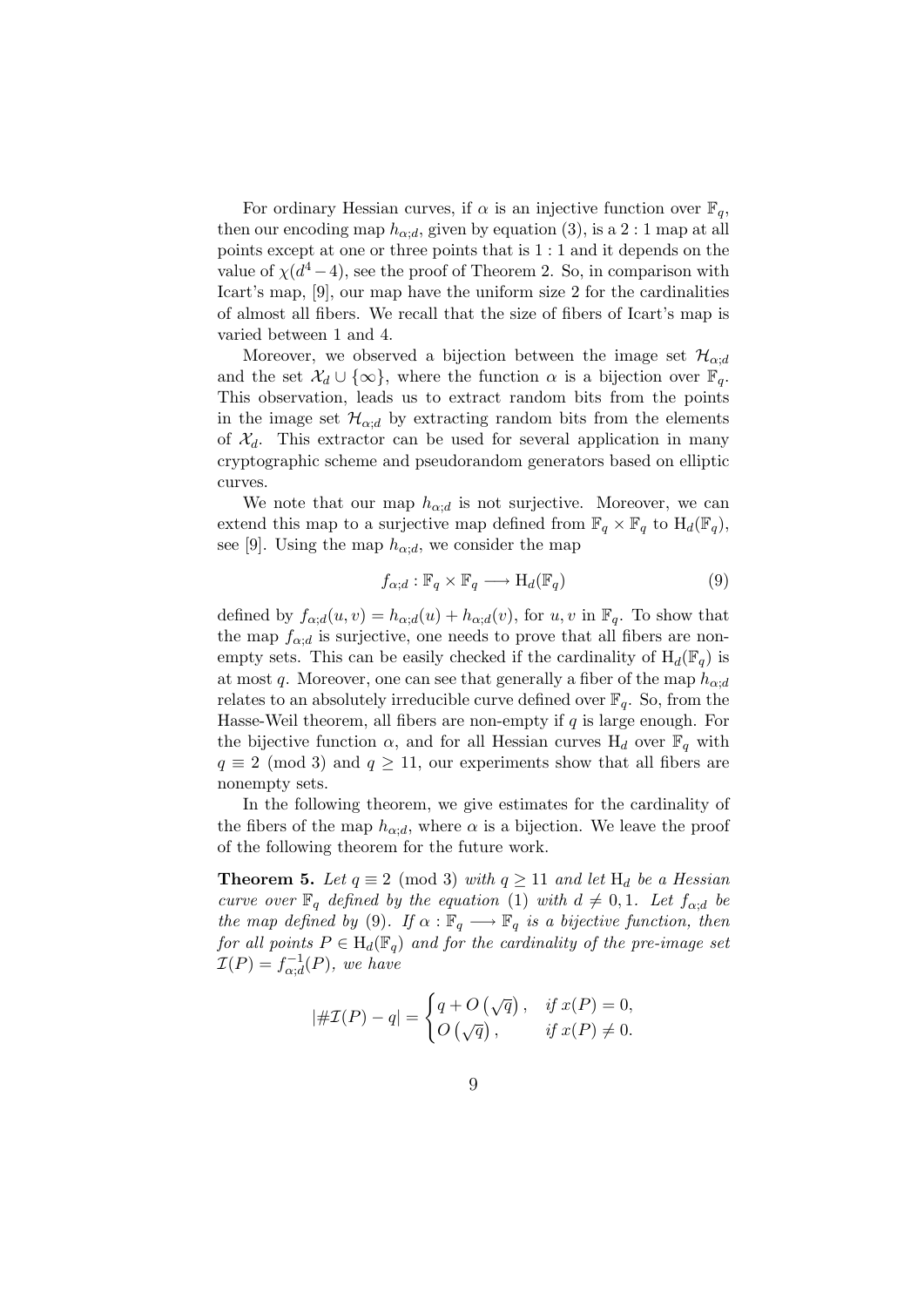## References

- [1] D. Boneh and M. K. Franklin. Identity-based encryption from the weil pairing. In Joe Kilian, editor, CRYPTO, volume 2139 of LNCS, pages 213229. Springer, 2001.
- [2] D. J. Bernstein and T. Lange. Explicit-formulas database. http: //www.hyperelliptic.org/EFD/.
- [3] V. Boyko, P. D. MacKenzie and S. Patel. Provably secure password-authenticated key exchange using diffie-hellman. In EUROCRYPT, pages 156171, 2000.
- [4] D. V. Chudnovsky and G. V. Chudnovsky. Sequences of numbers generated by addition in formal groups and new primality and factorization tests. Advances in Applied Mathematics, 7(4):385– 434, 1986.
- [5] K. Dalen. On a theorem of Stickelberger. Math. Scand. 3, 1955, 124–126.
- [6] P.-A. Fouque and M. Tibouchi. Estimating the size of the image of deterministic hash functions to elliptic curves. Cryptology ePrint Archive, Report 2010/037, 2010, (available from http://eprint.iacr.org/2010/037).
- [7] H. Hisil, G. Carter, and E. Dawson. New formulæ for efficient elliptic curve arithmetic. In K. Srinathan, C. P. Rangan, and M. Yung, editors, INDOCRYPT 2007, volume 4859 of LNCS, pages 138–151. Springer, 2007.
- [8] H. Hisil, K. K.-H. Wong, G. Carter, and E. Dawson. Faster group operations on elliptic curves. In L. Brankovic and W. Susilo, editors, Australasian Information Security Conference (AISC 2009), volume 98, pages 7–19. Conferences in Research and Practice in Information Technology (CRPIT), 2009.
- [9] T. Icart. How to hash into elliptic curves. Proc. Crypto'2009, Lect. Notes in Comp. Sci., vol. 5677 , Springer-Verlag, 2009, 303– 316.
- [10] D. P. Jablon. Strong password-only authenticated key exchange. SIGCOMM Comput. Commun. Rev., 26(5):5 26, 1996.
- [11] M. Joye and J.-J. Quisquater. Hessian elliptic curves and sidechannel attacks. In C, K, Koç, D, Naccache, and C, Paar, editors, CHES 2001, volume 2162 of LNCS, pages 402–410. Springer, 2001.